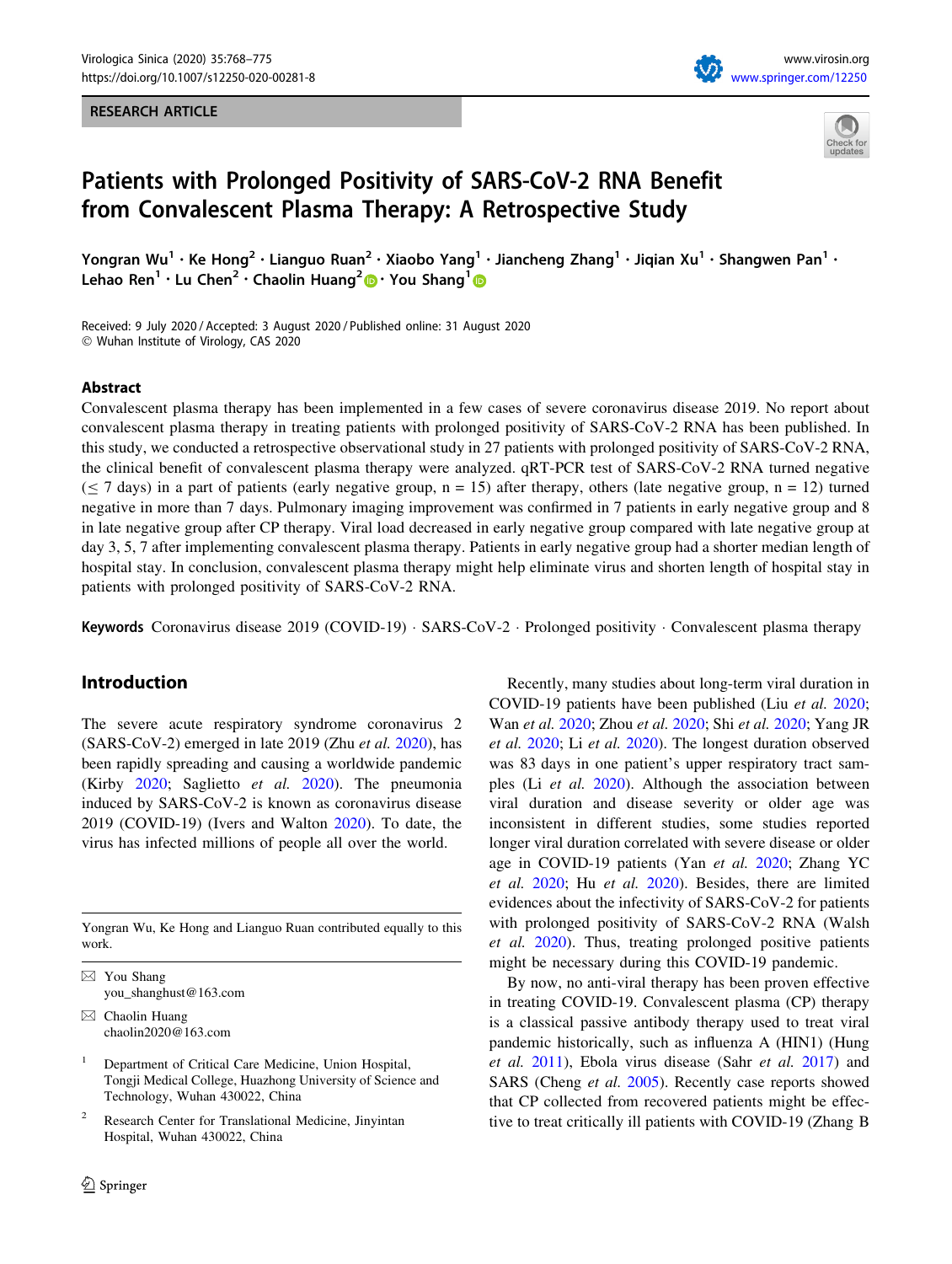et al. [2020;](#page-7-0) Ahn et al. [2020;](#page-6-0) Duan et al. [2020](#page-6-0); Shen et al. [2020\)](#page-7-0). However, in these studies, critically ill patients at the early stages of illness were mainly aimed. There is not any report about implementing CP therapy in patients with prolonged positivity of SARS-CoV-2 RNA.

We noticed that convalescent plasma was sometimes given to these patients with prolonged positivity of SARS-CoV-2 RNA. Herein, we perform a retrospective study to analyze the clinical benefit of CP therapy in patients with prolonged positivity of SARS-CoV-2 RNA.

# Materials and Methods

#### Design and Study Participants

This single-center retrospective observational study was performed in Jinyintan Hospital, which is one of the earliest designated hospitals for COVID-19 in Wuhan, China. Patients who confirmed COVID-19 admitted into Jinyintan Hospital from January 1 to April 20, 2020, were included for initial screen. We investigated all patients with COVID-19 who received CP therapy during hospitalization without enrolled in any other random control trial. Patients were excluded if their SARS-CoV-2 tests were negative before infusion of CP. The clinical outcomes (discharges, mortality, length of hospital stay) were monitored up to April 25, 2020. The discharged patients in Jinyintan Hospital must need to meet the following criteria: patients with two consecutive negative tests of respiratory specimens; patients' symptom resolved; no hospitalization was required as assessed by clinicians. In our study, all discharged patients still need to transport to other isolation sites for medical observation for 2 weeks.

In our study, we defined patients with tests of SARS-CoV-2 turned negative  $\leq$  7 days after the first infusion of CP to be in early negative group (EN group), others were defined to be in late negative group (LN group).

### Clinical Information

Clinical information of patients was collected from the electronic medical information system of Jinyintan Hospital, including the following factors: demographic data; date of symptom onset, admission, first CP infusion and discharge; laboratory data before and after infusion of CP, including white blood cell count, neutrophil count, lymphocyte count, liver and kidney function test, and inflammatory factors such as high sensitive C-reaction protein (HsCRP); results of SARS-CoV-2 test and cycle threshold value (Ct value) of quantitative reverse transcription-polymerase chain reaction; patients' status and treatments before or after the CP therapy, including the

vital signs, anti-virus therapy, oxygen therapy, and other treatments; total volume dose of CP; pulmonary imaging examination data; information on complications such as transfusion-related adverse reactions.

## Quantitative Reverse Transcription-Polymerase Chain Reaction

Test of SARS-CoV-2 were performed in a laboratory in Jinyintan Hospital. Respiratory tract specimens (including nasopharyngeal, sputum, bronchial alveolar lavage fluid) collected from patient were transferred to the laboratory within 4 h. The quantitative reverse transcription-polymerase chain reaction (RT-PCR) of SARS-CoV-2 has already been described previously (Corman et al. [2020](#page-6-0)). Total nucleic acid extraction was performed on the specimens using the RNA Viral Kit (Life River). The E gene, N gene, and RdRP gene of SARS-CoV-2 (located in ORFlab reading frame) was detected using a specific kit (Life River), which was approved by the China Food and Drug Administration. Ct value is the number of cycles required for the fluorescent signal to cross the threshold for a positive test, and a higher Ct value is correlated with lower viral load. According to the instruction of the kit, Ct values of specimens with  $E$  gene,  $N$  gene, and  $RdRP$ gene  $\lt$  43 were considered to be positive, and results were highly reliable.

## Artificial Intelligence Analysis of Computed Tomography

The imaging artificial intelligence (AI)-assisted diagnostic system can quickly identify COVID-19, delineate and quantify lesions designed by the Chinese Academy of Sciences, National Biological Information Center, Tsinghua University, and Hospital of Zhongshan University. It is developed by applying advanced AI technologies, such as deep learning, transfer learning, and using the multiple neural network architecture training models. Besides AI, X-ray and computed tomography (CT) images of all patients have been manually reviewed by a group, consisting of three experienced imaging specialists.

#### CP of Donors

All CP were obtained from donors recovered from COVID-19, the interval between symptom onset and donation of donors were  $> 3$  weeks; all donors must meet the discharge standard of the seventh Trial Version of the New Coronavirus Pneumonia Prevention and Control Program (Chinese National Health Commission [2020\)](#page-6-0). All the donors were confirmed without transfusion-related infectious diseases before donation. Interval between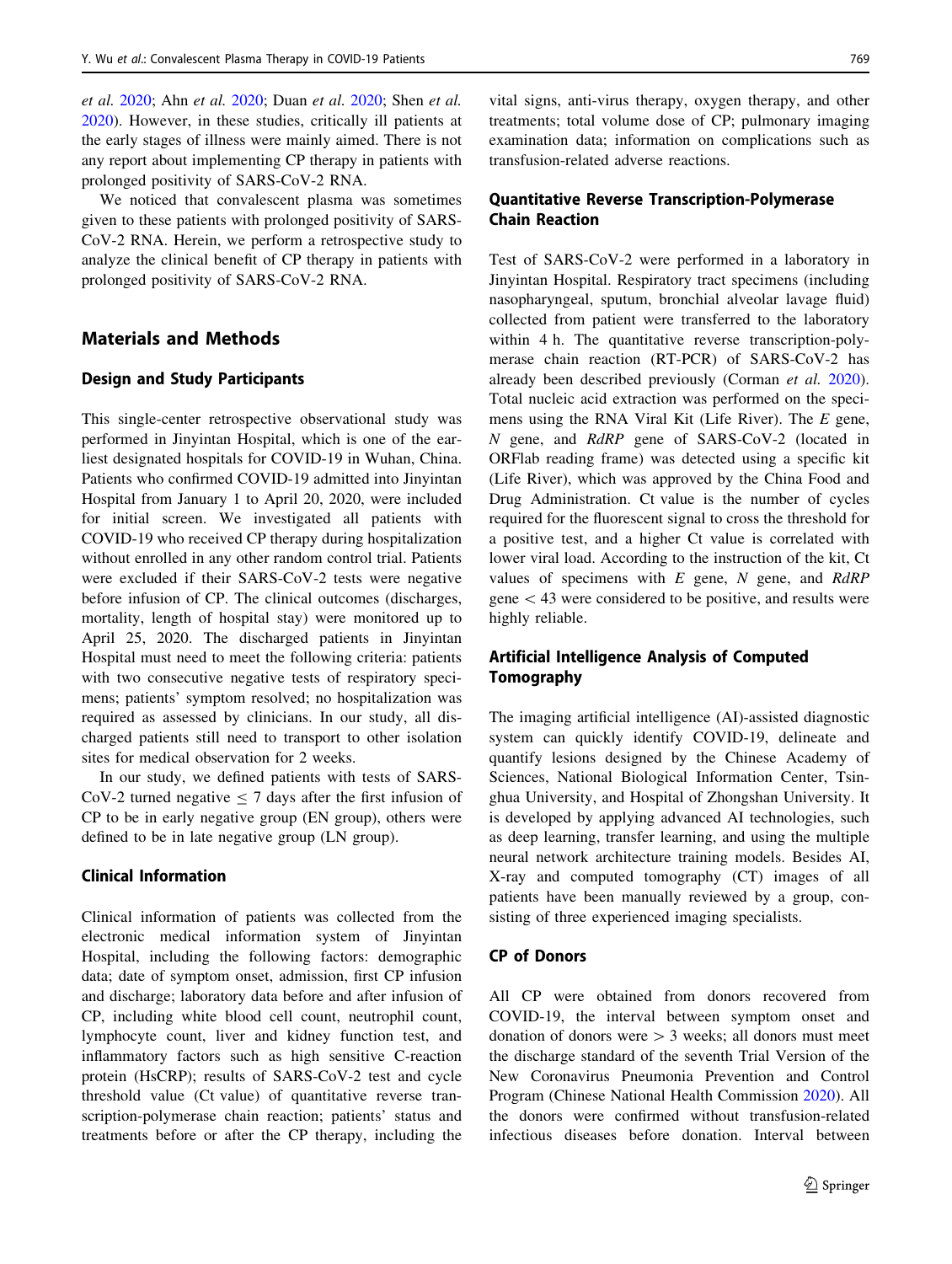discharge and donation must be  $> 10$  days. The neutralizing antibody titer was evaluated before transfusion, convalescent plasma with titer of  $> 1:160$  were used for patients in our study. After the clinician applying for a blood transfusion, convalescent plasma would be transferred from the blood center to the isolation ward on the same day.

#### Statistical Analysis

Data were expressed as categorical variable and continuous variable. To compare the EN group and LN group, Chisquare test was used to analyze the categorical variable. For the continuous variable, results of Data were shown as median and inter-quartile range (IQR). Mann–Whitney test was used to perform nonparametric test. A two-sided P value  $\lt$  0.05 were considered statistically significantly different between the two groups. SPSS 22.0 is used for statistical analysis.

#### **Results**

# Demographics and Baseline Characteristics of Patients with Prolonged Positivity of SARS-CoV-2 RNA before CP Therapy

As shown in Table [1,](#page-3-0) a total of 27 adult patients, with a median 44.0 (30.0–47.0) days between symptom onset and last positive test of SARS-CoV-2 RNA before CP therapy, were included. Their median age was 64.0 (57.0–72.0) years and 15 (55.5%) patients were male.

We conducted a subgroup analysis between patients of EN group and LN group. Demographic data was shown as Table [1](#page-3-0), median age, percentage of male patients, coexisting chronic diseases of patients in both groups were not significantly different (Table [1\)](#page-3-0). Each patient of both groups underwent laboratory tests before CP therapy including white cell count, neutrophil count, lymphocyte count, platelet count, hematocrit, serum creatinine test, serum total bilirubin, serum alanine aminotransferase, serum aspartate aminotransferase, and hsCRP test, and the results were shown as Table [1](#page-3-0).

As shown in Table [2,](#page-4-0) patients in both groups have a longer median interval between symptom onset and date of CP transfusion as compared to former reports [40.0 (26.0–47.0) days in EN group and 45.5 (41.2–57.0) days in LN group]. The median body temperature and oxygen therapy before CP transfusion were not significant different. The median fraction of inspiration  $O_2$  (FiO<sub>2</sub>), peripheral oxygen saturation and anti-viral therapies of both groups before CP therapy are shown in Table [2.](#page-4-0) Before transfusion, eight patients in EN group and seven in LN group received broad-spectrum antibiotic therapy, three patients in EN group and two in LN group received corticoid therapy after admission. Four patients in EN group and two in LN group received infusion of immunoglobulin after admission. As shown in Tables [1](#page-3-0), [2](#page-4-0), demographics and baseline characteristics of patients in EN group and LN group were not significant different before CP therapy.

## Clinical Benefit and Outcome of Patients with Prolonged Positivity of SARS-CoV-2 RNA after CP Therapy

As shown in Table [3](#page-4-0), the median and interquartile ranged total volume of CP transfusion was 400 (200–400) mL in EN group and 400 (400–800) mL in LN group. No adverse reactions related to blood transfusion were found during infusion in both groups. The median interval between transfusion and discharge was 7.0 (4.0–11.0) days in EN group and 24.0 (14.7–28.7) days in LN group. Most patients underwent X-ray or CT scan before and after transfusion (EN group = 8; LN group = 12), and pulmonary imaging improvement was confirmed in 7 patients in EN group and 8 in LN group after CP therapy.

The median length of hospitalization in EN group was 37.0 days and 52.0 days in LN group, as shown in Table [3.](#page-4-0) Due to the definition of EN group and LN group, the median length of hospitalization in LN group was much longer than EN group, thus we didn't make a comparative analysis. Three patients died in LN group within 60 days, two died from refractory hypoxemia and one in LN group died from severe septic shock. No patients died in EN group within 60 days.

## Comparison of Lung Imaging before and after CP Therapy in Patients with Prolonged Positivity of SARS-CoV-2 RNA

Five patients in our study underwent CT scan before (within 3 days) and reexamination after transfusion (within 5–8 days). For these patients, comparison and analysis of CT images were performed before and after transfusion by using the AI-assisted diagnostic system described above (Fig. [1A](#page-5-0), [1B](#page-5-0)). Three (60%) patients showed as consolidation of CT images before CP therapy (Fig. [1C](#page-5-0)), five all showed as ground-glass opacity (GGO) (Fig. [1D](#page-5-0)) before CP therapy, which were similar to the former report about CT findings in COVID-19 patients (Adair and Ledermann [2020](#page-6-0)). After transfusion, the total consolidation percentage decreased after transfusion in three patients (Fig. [1](#page-5-0)C), and the total GGO percentage decreased in five all patients' CT images (Fig. [1](#page-5-0)D).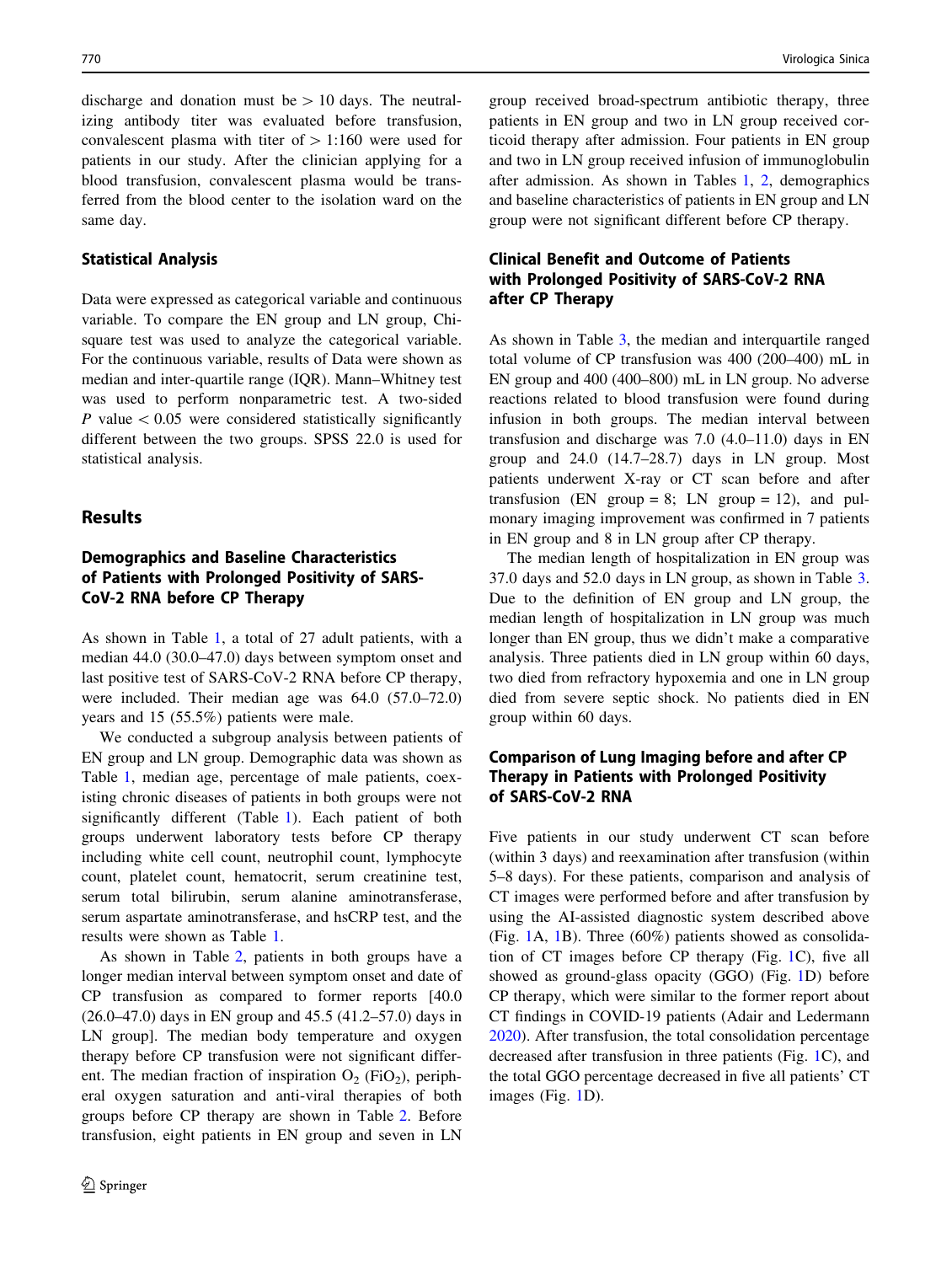<span id="page-3-0"></span>

|  | Table 1 Demographic and clinical characteristics of patient before CP therapy. |  |  |  |  |  |  |  |  |
|--|--------------------------------------------------------------------------------|--|--|--|--|--|--|--|--|
|--|--------------------------------------------------------------------------------|--|--|--|--|--|--|--|--|

| Characteristic                                                 | Total<br>$n = 27$   | EN group<br>$n = 15$ | LN group<br>$n = 12$ | $P$ value |
|----------------------------------------------------------------|---------------------|----------------------|----------------------|-----------|
| Age, median $(IQR)$ —y                                         | $64.0(57.0-72.0)$   | $63.0(57.0-72.0)$    | $65.0(56.2 - 78.0)$  | 0.581     |
| Male sex—no. $(\%)$                                            | 15(55.5)            | 6(40)                | 9(75)                | 0.121     |
| Coexisting chronic disease-no. (%)                             |                     |                      |                      |           |
| Hypertension                                                   | 12(44.4)            | 6(40)                | 6(50)                | 0.707     |
| Coronary artery disease                                        | 2(7.4)              | 1(6.6)               | 1(8.3)               | 1.000     |
| Diabetes                                                       | 2(7.4)              | 1(6.6)               | 1(8.3)               | 1.000     |
| Malignant tumor                                                | 3(11.1)             | 2(13.3)              | 1(8.3)               | 1.000     |
| Neurological disorders                                         | 6(22.2)             | 3(20)                | 3(25)                | 1.000     |
| Chronic kidney disease                                         | 1(3.7)              | $\mathbf{0}$         | 1(8.3)               |           |
| <b>HIV/AIDS</b>                                                | 2(7.4)              | $\mathbf{0}$         | 2(16.6)              |           |
| Chronic liver disease                                          | 2(7.4)              | $\mathbf{0}$         | 1(8.3)               |           |
| Laboratory tests before transfusion                            |                     |                      |                      |           |
| White-cell count, median (IQR)—( $\times$ 10 <sup>-9</sup> /L) | $5.37(4.81 - 7.99)$ | $6.49(4.81-7.99)$    | $4.16(3.31 - 7.47)$  | 0.075     |
| Neutrophil count, median (IQR)— $(\times 10^{-9}$ /L)          | $3.57(2.58 - 5.58)$ | $4.25(2.94 - 5.70)$  | $2.83(1.91 - 4.26)$  | 0.083     |
| Lymphocyte count, median (IQR)—( $\times$ 10 <sup>-9</sup> /L) | $1.24(0.62 - 1.85)$ | $1.44(0.46-1.85)$    | $1.07(0.64 - 1.33)$  | 0.614     |
| Platelet count, median (IQR)—( $\times$ 10 <sup>-9</sup> /L)   | $175(137-194)$      | $185(163-219)$       | $148(78-183)$        | 0.054     |
| Hematocrit, median $(IQR)$ — $(\%)$                            | $33.4(28.4 - 38.4)$ | $33.4(26.4 - 40.1)$  | $34.1(28.7-38.3)$    | 0.943     |
| Serum creatinine, median $(IQR)$ — $(\mu$ mol/L)               | $69.1(57.4 - 75.0)$ | $66.0(56.0-75.0)$    | $70.5(59.0 - 112.0)$ | 0.683     |
| Total bilirubin, median $(IQR)$ — $(\mu$ mol/L)                | $11.4(8.6-18.0)$    | $11.9(9.4-18.0)$     | $10.8(8.1 - 20.0)$   | 0.648     |
| Alanine aminotransferase, median (IOR)— (U/L)                  | $17.0(10.0-28.0)$   | $24.0(13.0-33.0)$    | $13.0(8.5-26.0)$     | 0.103     |
| Aspartate aminotransferase, median (IQR)—(U/L)                 | $26.0(20.0-42.0.0)$ | $27.0(21.0-60.0)$    | $24.5(15.5-34.5)$    | 0.516     |
| High-sensitivity C-reactive protein, median $(IQR)$ — $(mg/L)$ | $3.1(0.8-37.8)$     | $3.1(0.8-38.1)$      | $3.9(0.7-42.8)$      | 0.733     |

## Variation Trend of Viral Load before and after CP Therapy in Patients with Prolonged Positivity of SARS-CoV-2 RNA

After admission, patients in both groups underwent SARS-CoV-2 tests by using RT-PCR as described above. The variation trend of Ct value in both groups are show as Fig. [2](#page-5-0). The median Ct value on admission is 33.0 (28.7–38.2) in EN group and 32.5 (22.1–38.1) in LN group, without significant differences  $(P = 0.591,$  Fig. [2](#page-5-0)). Besides, the median Ct values was not significant between EN group and LN group before transfusion [34.0  $(26.4-38.3)$  vs. 30.9  $(26.7-35.7)$ ,  $P = 0.591$ , Fig. [2\]](#page-5-0). After transfusion, Ct values of patients in EN group increased and  $> 43$  within 7 days gradually and most of them  $(n = 13)$  discharged within 10 days and were unable to detect at 9, 12, and 15 days. Conversely, the median Ct values of patients in LN group remained  $\lt$  43 at 3, 5, 7, 9, and 12 days after transfusion, 6 patients in LN group still remained  $\langle 43 \rangle$  at 15 days after transfusion (Fig. [2](#page-5-0)).

## **Discussion**

Our study explored the efficiency of CP therapy in COVID-19 patients at a later stage of the illness. All patients with prolonged positivity of SARS-CoV-2 RNA in our study were implemented CP therapy including mild cases. We confirmed that the viral load rapidly decreased after CP therapy in some patients (EN group), whereas others remain positive 7 days after CP therapy (LN group). The difference in baseline information, viral load, and other interventions was not significant before transfusion. After CP therapy, more than half patients obtained a rapid decrease of viral load.

CP therapy is a classic therapy against pandemic that can be traced back to the early twentieth century and clinicians treated the 1918 Spanish influenza with convalescent sera (Luke et al. [2006\)](#page-7-0), which was found to be effective in decreasing the mortality of 1918 Spanish influenza pandemic. In the 21st century researches have shown that CP therapy effectively and safely treats H1N1 and SARS at the early stage of illness. Besides SARS and H1N1, there is also some anecdotal information on the use of convalescent serum in seriously ill individuals. Two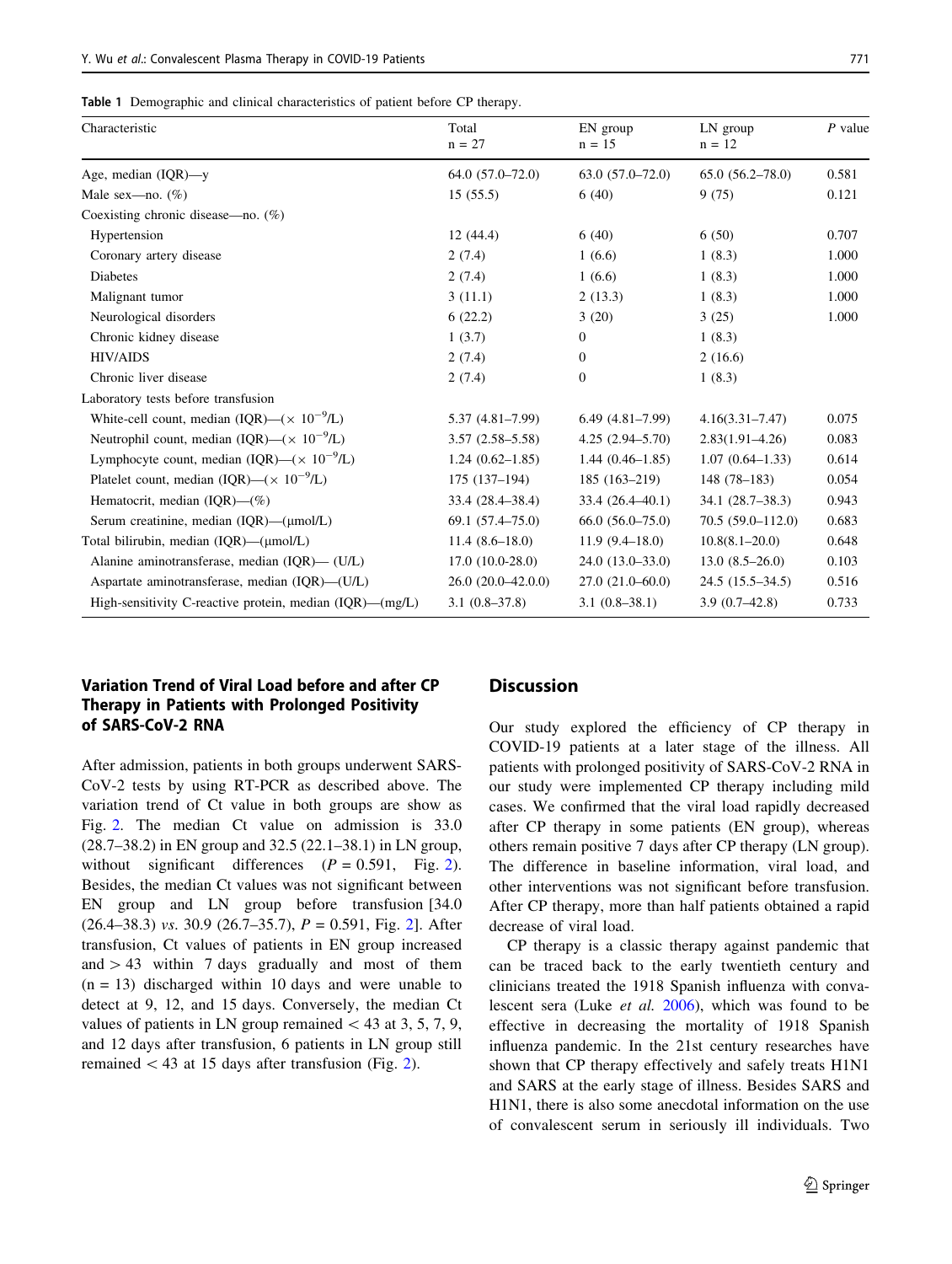<span id="page-4-0"></span>

| Characteristic                                                                                | Total<br>$n = 27$ | EN group<br>$n = 15$ | LN group<br>$n = 12$ | $P$ value |
|-----------------------------------------------------------------------------------------------|-------------------|----------------------|----------------------|-----------|
| Interval between symptom onset and transfusion, median (IQR)—d                                | $45.0(35.0-49.0)$ | $40.0(26.0-47.0)$    | $45.5(41.2 - 57.0)$  | 0.075     |
| Interval between symptom onset and last positive test before CP therapy,<br>median $(IQR)$ —d | $44.0(30.0-47.0)$ | $39.0(24.0-45.0)$    | $44.5(38.2 - 54.7)$  | 0.126     |
| Body temperature, median (IQR)—°C                                                             | $36.9(36.6-37.0)$ | $36.8(36.5-37.2)$    | $36.9(36.7-37.0)$    | 0.516     |
| Fever-no. $(\%)$                                                                              | 6(22.2)           | 4(26.6)              | 2(16.6)              | 0.662     |
| Oxygen therapy—no. $(\%)$                                                                     |                   |                      |                      |           |
| No oxygen treatment                                                                           | 19(70.3)          | 10(66.6)             | 9(75.0)              | 0.696     |
| Nasal catheter oxygen therapy                                                                 | 3(11.1)           | 3(20)                | 0(0)                 |           |
| Mechanical ventilation                                                                        | 5(18.5)           | 2(13.3)              | 3(25.0)              | 1.000     |
| Extracorporeal membrane oxygenation                                                           | 1(3.7)            | 1(6.6)               | 0(0)                 |           |
| Fraction of inspiration $O_2$ (n = 26), median (IQR)—%                                        | $21.0(21.0-33.0)$ | $21.0(21.0-33.0)$    | $21.0(21.0-35.2)$    | 0.809     |
| Respiratory rate > 24 times/min-no. $(\%)$                                                    | 5(18.5)           | 3(20)                | 2(16.6)              | 1.000     |
| Peripheral oxygen saturation, median $(IQR)$ — $%$                                            | 98.0 (97.0–99.0)  | $97.0(97.0-99.0)$    | 97.0 (97.0–98.5)     | 0.905     |
| Vasopressors—no. $(\%)$                                                                       | 4(14.8)           | 1(6.6)               | 3(25.0)              | 0.294     |
| Anti-virus therapy—no. (%)                                                                    |                   |                      |                      |           |
| Ribavirin                                                                                     | 4(14.8)           | 2(13.3)              | 2(16.6)              | 1.000     |
| Lopinavir                                                                                     | 8(29.6)           | 3(20.0)              | 5(41.6)              | 0.398     |
| Favipiravir                                                                                   | 2(7.4)            | 2(13.3)              | 0(0)                 |           |
| Definite or suspected coinfection—no. $(\%)$                                                  | 6(22.2)           | 3(20.0)              | 3(25.0)              | 0.433     |
| Broad-spectrum antibiotic therapy—no. $(\%)$                                                  | 15(55.5)          | 8(53.3)              | 7(58.3)              | 1.000     |
| Corticoid therapy—no. $(\%)$                                                                  | 5(18.5)           | 3(20)                | 2(16.6)              | 1.000     |
| Immunoglobulin therapy—no. $(\%)$                                                             | 6(22.2)           | 4(26.6)              | 2(16.6)              | 0.662     |

Table 3 Patients' status after transfusion and outcome after CP therapy.

| Characteristic                                                   | Total<br>$n = 27$ | EN group<br>$n = 15$ | $LN$ group<br>$n = 12$ | $P$ value |
|------------------------------------------------------------------|-------------------|----------------------|------------------------|-----------|
| Total volume dose of CP, median (IOR)—mL                         | $400(200-600)$    | $400(200-400)$       | $400(400-800)$         | 0.861     |
| Transfusion-related adverse reactions—no. $(\%)$                 | 0(0)              | 0(0)                 | 0(0)                   |           |
| Interval between first transfusion and discharge, median (IQR)—d | $11.0(6.0-25.0)$  | $7.0(4.0-11.0)$      | $24.0(14.7-28.7)$      |           |
| Pulmonary imaging improvement                                    | 15/20             | 7/8                  | 8/12                   | 0.603     |
| Length of hospital stay, median $(IQR)$ —d                       | $43.0(24.0-54.0)$ | $37.0(19.0-50.0)$    | $52.0(35.0-63.7)$      |           |
| Mortality of 60 days—no. $(\%)$                                  | 3(11.1)           | 0(0)                 | 3(25)                  |           |

patients diagnosed with Ebola viral disease received CP therapy on the early stage of illness (day 8 and 3 after symptom onset) and recovered without serious long-term sequelae to date (Kraft et al. [2015\)](#page-7-0). One patient diagnosed with H5N1 received CP therapy on day 8 after symptom onset recovered and successfully discharged (Zhou et al. [2007\)](#page-7-0). Thus, CP therapy might be an effective therapy for certain viral diseases, especially in early stage of illness.

However, to our knowledge, no reports about convalescent plasma therapy in viral disease at later stage have been published. Recently one case report suggests efficiency of CP therapy in treating 5 patients with severe COVID-19 (Corman et al. [2020\)](#page-6-0), the interval between the symptom onset and transfusion was  $\lt$  20 days. However, the interval in our study is much longer than the previously mentioned report. In our study, empirical anti-viral therapies were already implemented in these patients, but Ct value of respiratory tract specimens collected from these patients were still  $\lt$  43 before CP therapy, represented a high viral load. These patients with prolonged positivity of SARS-CoV-2 RNA [44.0 (30.0–47.0) days] still needed to hospitalize and separate, which may cause a huge cost during COVID-19 pandemic. In fact, individual human case studies reported long periods of viral shedding that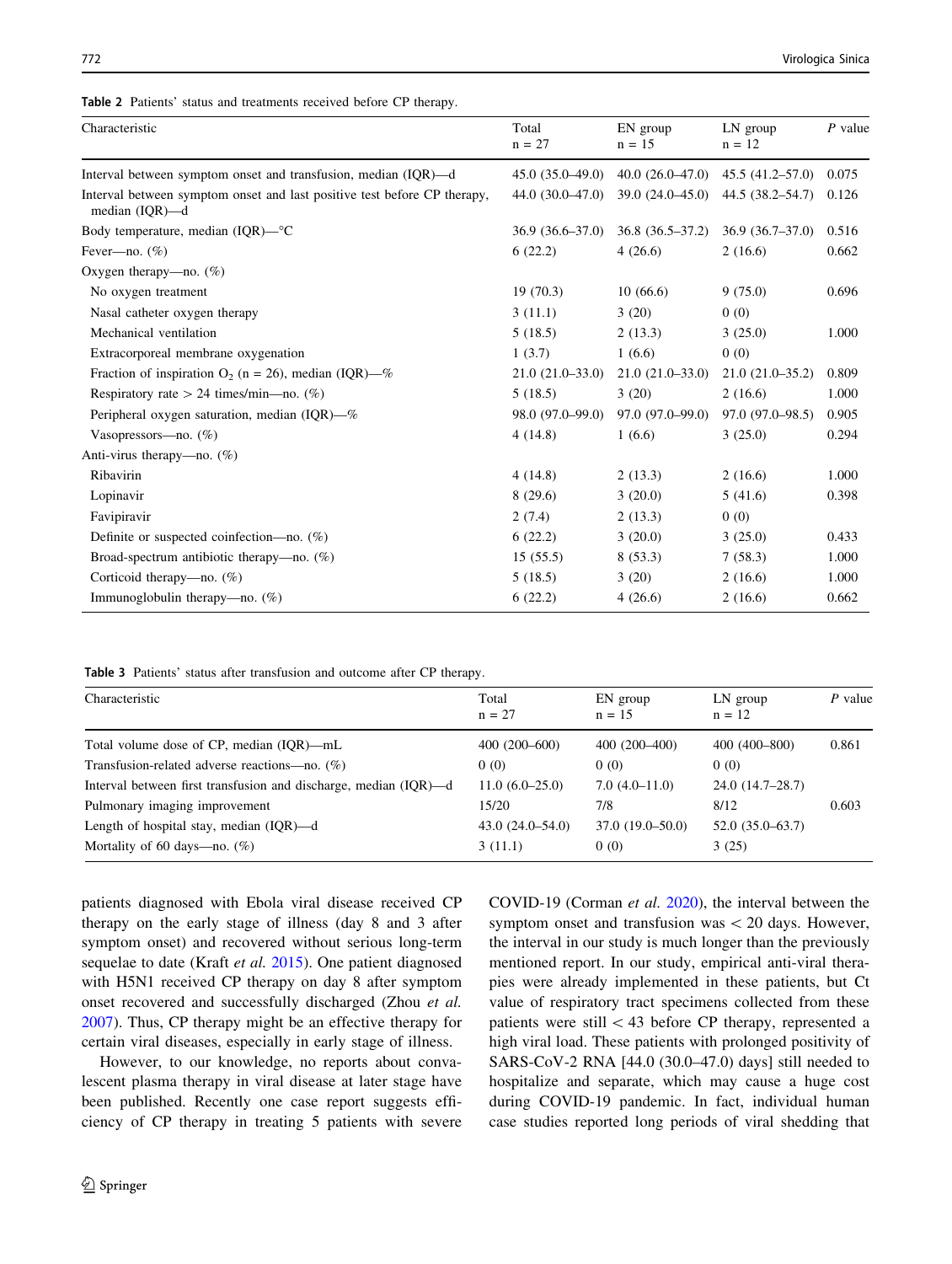<span id="page-5-0"></span>

Fig. 2 Variation trend of viral load of patients before and after CP therapy: Ct value of  $<$  43 is defined to be positive, and Ct value of  $> 47$  would be undetectable. \*The median Ct value in early negative group (ENG) was significantly greater than late negative group (LNG) on day 3 after the transfusion,  $P = 0.043$ . \*\*: The

in Middle East respiratory syndrome (MERS) pandemic (Kraaij-Dirkzwager et al. [2014](#page-7-0); Spanakis et al. [2014\)](#page-7-0). One report showed that 42-days positive test outcome in RT-PCR assay of MERS in a healthcare worker in Saudi Araba (Al-Gethamy et al. [2015](#page-6-0)). Recently, a report have shown long-term coexisting of SARS-CoV-2 in some patients, and one of them did not produce any SARS-CoV-2—specific IgG with a positive test of SARS-CoV-2 in sputum after 46 days of illness (Wang B et al. [2020](#page-7-0)). No specific

median Ct value in early negative group was significantly greater than late negative group on day 5,  $P = 0.008$ . \*\*\*: The median Ct value in early negative group was significantly greater than late negative group on day 7,  $P = 0.003$ .

therapies have proven to treat patients with prolonged positivity of SARS-CoV-2 RNA. In our study, more than half of the prolonged positive patients (EN group) met the discharge standard within 7 days and discharged rapidly after CP therapy. Thus, patients with prolonged positivity of SARS-CoV-2 RNA might benefit from CP therapy with shorter length of hospitalization and less cost. Besides, RT-PCR of SARS-CoV-2 turned negative within 15 days after first infusion in five patients in LN group, one turned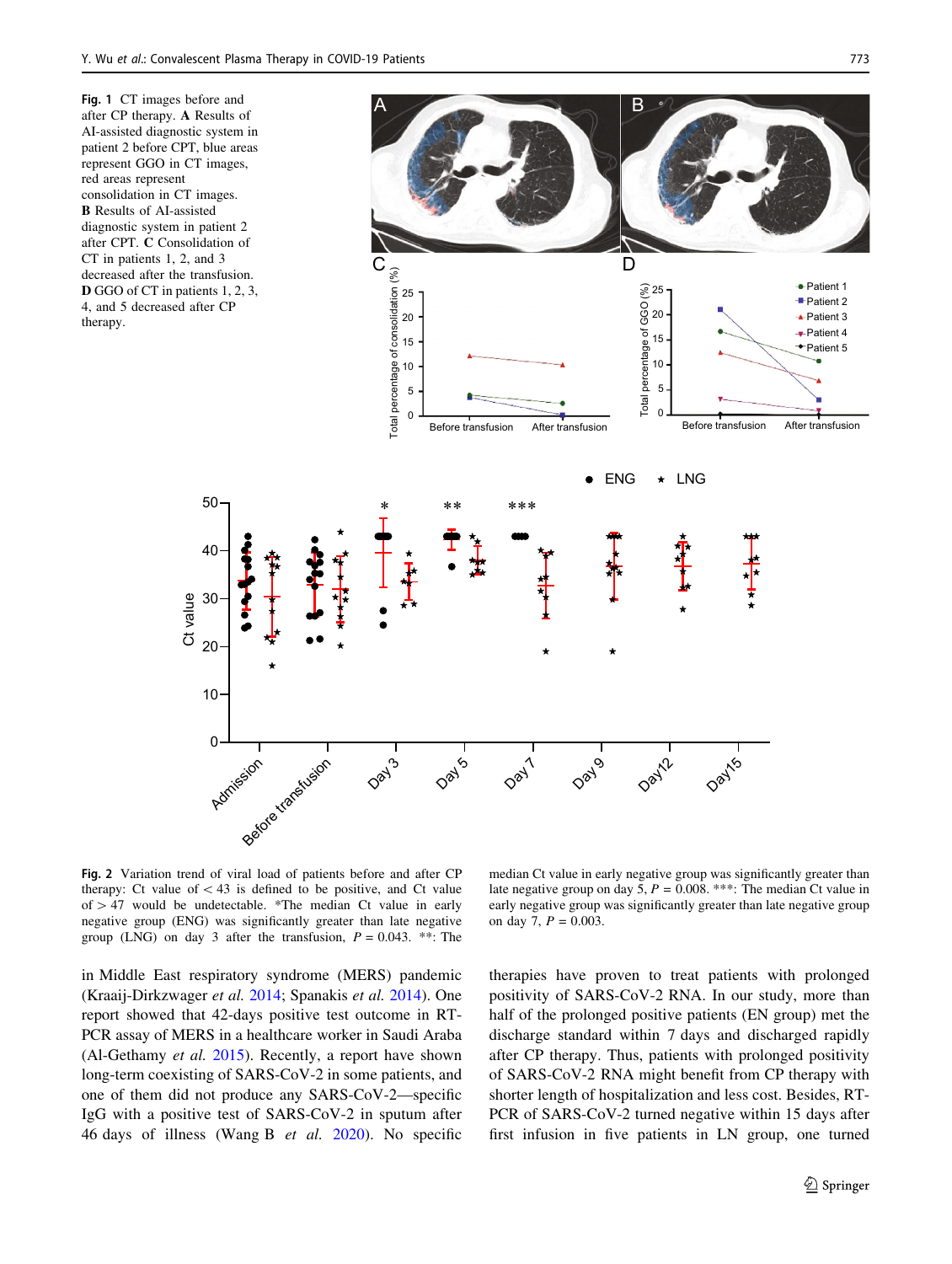<span id="page-6-0"></span>negative at 21 days, and six were still positive until the deadline.

Our research showed that the viral load of the respiratory tract specimen in two groups differed after CP therapy. Viral load may correlate with transmission potential in COVID-19 (Little et al. [2020](#page-7-0)). Recently, a report have shown viral load that was detected in the asymptomatic patient was similar to that in the symptomatic patients, which suggested the transmission potential of asymptomatic or minimally symptomatic patients (Zou et al. [2020\)](#page-7-0). Besides, CP treatment may discontinue SARS-CoV-2 shedding although didn't reduce mortality in critically end-stage COVID-19 patients (Zeng et al. [2020](#page-7-0)). In our study most patients might still remain transmission potential even though symptom were mild before CP therapy. Thus, implementing CP therapy in patients with prolonged positivity of SARS-CoV-2 RNA might help to decrease viral road and potential of transmission in our study.

In addition, Reports suggests the mortality of severe COVID-19 patients was more than 60% at 28 days (Yang X et al. [2020a,](#page-7-0) [2020b;](#page-7-0) Wang Z et al. [2020\)](#page-7-0). Whether CP therapy can reduce mortality of patient with COVID-19 is unclear in our study. Symptoms of most patients in our study were mild, so we didn't do a mortality analysis. After CP therapy, three patients in LN group died in our study. We assumed that virus duration might be a vital reason of death in these three patients for their viral durations were quite long (59, 53, 53 days).

This study has several limitations. First, it is a retrospective observational study, a randomized double-blind trial would be more accurate to assess the efficacy of CP therapy in COVID-19. Second, symptoms of most patients in our study were mild, including more critically ill patients would be helpful in determining whether CP therapy could reduce mortality in COVID-19. Third, no studies have reported the appropriate time and dosage of CP implemented in patients with COVID-19; therefore, all decisions of CP therapy intervention were made by clinicians empirically. Forth, we did not monitor the neutralizing antibody in patients after CP therapy.

In conclusion, this retrospective observational study on CP therapy shows that patients with prolonged positivity of SARS-CoV-2 RNA can benefit from a rapid decrease of viral load and improvement in pulmonary images. The appropriate time to implement CP therapy and the optimal CP dosage are still to be explored in the future.

Acknowledgements This study was supported by the Fundamental Research Funds for the Central Universities (2020kfyXGYJ092).

Author Contributions YW, KH and LR collected the epidemiological and clinical data. XY, SP, JZ, JX, LC summarised all data.

YW, KH and LR drafted the manuscript. YS and CH revised the final manuscript and approved the manuscript.

#### Compliance with Ethical Standards

Conflict of interest The authors declare that they have no conflict of interest.

Animal and Human Rights Statement This study was approved by the ethical committee from Jinyintan Hospital. Written informed consent was waived due to the rapid emergence of this infectious disease.

## References

- Adair LB 2nd, Ledermann EJ (2020) Chest CT findings of early and progressive phase COVID-19 infection from a US patient. Radiol Case Rep 15:819–824
- Ahn JY, Sohn Y, Lee SH, Cho Y, Hyun JH, Baek YJ, Jeong SJ, Kim JH, Ku NS, Yeom JS, Roh J, Ahn MY, Chin BS, Kim YS, Lee H, Yong D, Kim HO, Kim S, Choi JY (2020) Use of convalescent plasma therapy in two COVID-19 patients with acute respiratory distress syndrome in Korea. J Korean Med Sci 35:e149
- Al-Gethamy M, Corman VM, Hussain R, Al-Tawfiq JA, Drosten C, Memish ZA (2015) A case of long-term excretion and subclinical infection with Middle East respiratory syndrome coronavirus in a healthcare worker. Clin Infect Dis 60:973–974
- Cheng Y, Wong R, Soo YO, Wong WS, Lee CK, Ng MH, Chan P, Wong KC, Leung CB, Cheng G (2005) Use of convalescent plasma therapy in SARS patients in Hong Kong. Eur J Clin Microbiol Infect Dis 24:44–46
- Chinese National Health Commission (2020) New coronavirus pneumonia prevention and control program. Accessed on [http://www.nhc.gov.cn/yzygj/s7653pd/202003/056b2ce9e13142](http://www.nhc.gov.cn/yzygj/s7653pd/202003/056b2ce9e13142e6a70ec08ef970f1e8.shtml) [e6a70ec08ef970f1e8.shtml](http://www.nhc.gov.cn/yzygj/s7653pd/202003/056b2ce9e13142e6a70ec08ef970f1e8.shtml)
- Corman VM, Landt O, Kaiser M, Molenkamp R, Meijer A, Chu DK, Bleicker T, Brünink S, Schneider J, Schmidt ML, Mulders DG, Haagmans BL, van der Veer B, van den Brink S, Wijsman L, Goderski G, Romette JL, Ellis J, Zambon M, Peiris M, Goossens H, Reusken C, Koopmans MP, Drosten C (2020) Detection of 2019 novel coronavirus (2019-nCoV) by real-time RT-PCR. Euro Surveill 25:2000045
- Duan K, Liu B, Li C, Zhang H, Yu T, Qu J, Zhou M, Chen L, Meng S, Hu Y, Peng C, Yuan M, Huang J, Wang Z, Yu J, Gao X, Wang D, Yu X, Li L, Zhang J, Wu X, Li B, Xu Y, Chen W, Peng Y, Hu Y, Lin L, Liu X, Huang S, Zhou Z, Zhang L, Wang Y, Zhang Z, Deng K, Xia Z, Gong Q, Zhang W, Zheng X, Liu Y, Yang H, Zhou D, Yu D, Hou J, Shi Z, Chen S, Chen Z, Zhang X, Yang X (2020) Effectiveness of convalescent plasma therapy in severe COVID-19 patients. Proc Natl Acad Sci U S A 117:9490–9496
- Hu X, Xing Y, Jia J, Ni W, Liang J, Zhao D, Song X, Gao R, Jiang F (2020) Factors associated with negative conversion of viral RNA in patients hospitalized with COVID-19. Sci Total Environ 728:138812
- Hung IF, To KK, Lee CK, Lee KL, Chan K, Yan WW, Liu R, Watt CL, Chan WM, Lai KY, Koo CK, Buckley T, Chow FL, Wong KK, Chan HS, Ching CK, Tang BS, Lau CC, Li IW, Liu SH, Chan KH, Lin CK, Yuen KY (2011) Convalescent plasma treatment reduced mortality in patients with severe pandemic influenza A (H1N1) 2009 virus infection. Clin Infect Dis 52:447–456
- Ivers LC, Walton DA (2020) Novel coronavirus disease (COVID-19): global health equity in pandemic response. Am J Trop Med Hyg 102:1149–1150